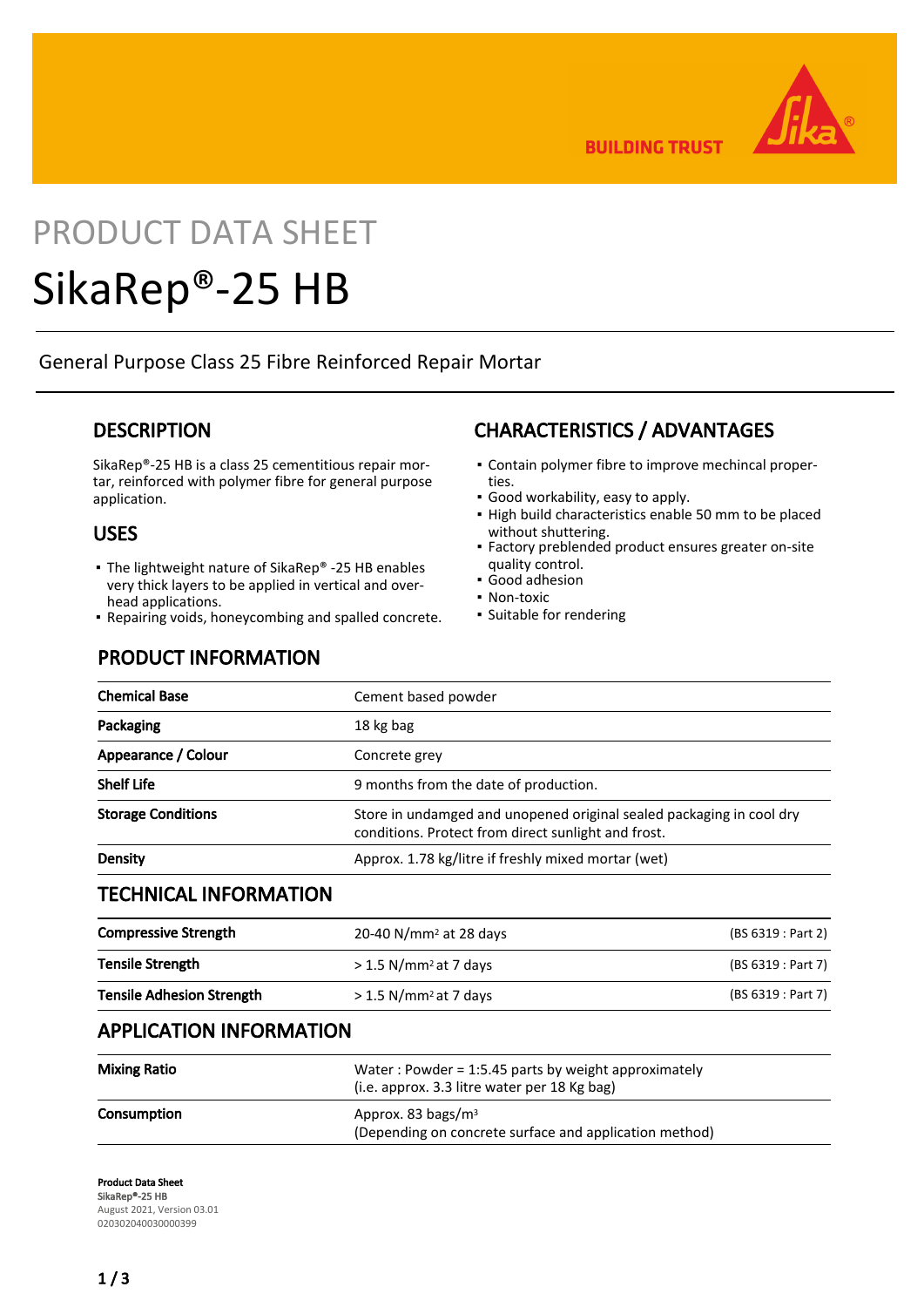#### Pot Life **Approx.** 40 minutes

## BASIS OF PRODUCT DATA

All technical data stated in this Product Data Sheet are based on laboratory tests. Actual measured data may vary due to circumstances beyond our control.

## ECOLOGY, HEALTH AND SAFETY

For information and advice on the safe handling, storage and disposal of chemical products, users shall refer to the most recent Material Safety Data Sheet (MSDS) containing physical, ecological, toxicological and other safety-related data.

## APPLICATION INSTRUCTIONS

### SUBSTRATE QUALITY / PRE-TREATMENT

The concrete must be sound, clean and free from oils, grease or surface contaminants. All lose matrials and surface laitance must be removed by high pressure water jet blasting or by other mechanical method. The prepared substrate should be dampened with clean water. SikaRep® -25 HB should be applied over a bonding coat slurry (Mix 1 part of SIka® Latex to 1 part of fresh Portland cement by weight). (refer to each data sheet). All featured edges around the area to be repaired should be squared off with an angle grinder and chiselled down to a minimum depth of 10 mm.

#### MIXING

Pour approx. 3.3 litres clean water into a suitable mixing container and slowly add all the powder while mixing continuously with a mixing paddle attached to a low speed electric drill (max 500 rpm, with power approx. 1000 watt). Thoroughly mix until a smooth, lump free consistency is achieved. A minimum mixing time of 3 minutes is recommended.The water can be adjusted  $\pm$  10% to suit the consistency desired.

#### Product Data Sheet SikaRep®-25 HB August 2021, Version 03.01 020302040030000399

## APPLICATION

While bonding coat of SikaRep® -25 HB is still tacky, pack the mortar well into cavity of repair. Use a placing rather than a rendering technique to fill all voids and ensure thorough compaction is achieved. Force the SikaRep® -25 HB against the edge of the repair and progressively work towards the centre. For repair in excess of 50 mm thick, apply in layers ensuring that each previous layer is sufficiently hardened and well keyed. If previous layers are over 48 hours old, scabble the surface and dampen. A mix of 1 part of Sika® Latex to 1 part of fresh Portland cement by weight may be use as a bonding slurry bewteen layers. Steel trowel the final layer if required to achieve a smooth, tight finish.

### CURING TREATMENT

As with all cementitiuos based mortar, SikaRep® -25 HB must be protected against direct sunlight and wind while hardening. Cover all exposed mortar with wet hessian, plastic sheeting or use Sika curing compound.

### CLEANING OF TOOLS

Application and mixing tools should be cleaned with water while material is still fresh. Hardened material can only be removed mechanically.

## LOCAL RESTRICTIONS

Please note that as a result of specific local regulations the performance of this product may vary from country to country. Please consult the local Product Data Sheet for the exact description of the application fields.

# LEGAL NOTES

The information, and, in particular, the recommendations relating to the application and end-use of Sika products, are given in good faith based on Sika's current knowledge and experience of the products when properly stored, handled and applied under normal conditions in accordance with Sika's recommendations. In practice, the differences in materials, substrates and actual site conditions are such that no warranty in respect of merchantability or of fitness for a particular purpose, nor any liability arising out of any legal relationship whatsoever, can be inferred either from this information, or from any written recommendations, or from any other advice offered. The user of the product must test the product's suitability for the intended application and purpose. Sika reserves the right to change the properties of its products. The proprietary rights of third parties must be observed. All orders are accepted subject to our current terms of sale and delivery. Users must always refer to the most recent issue of the local Product Data Sheet for the product concerned, copies of which